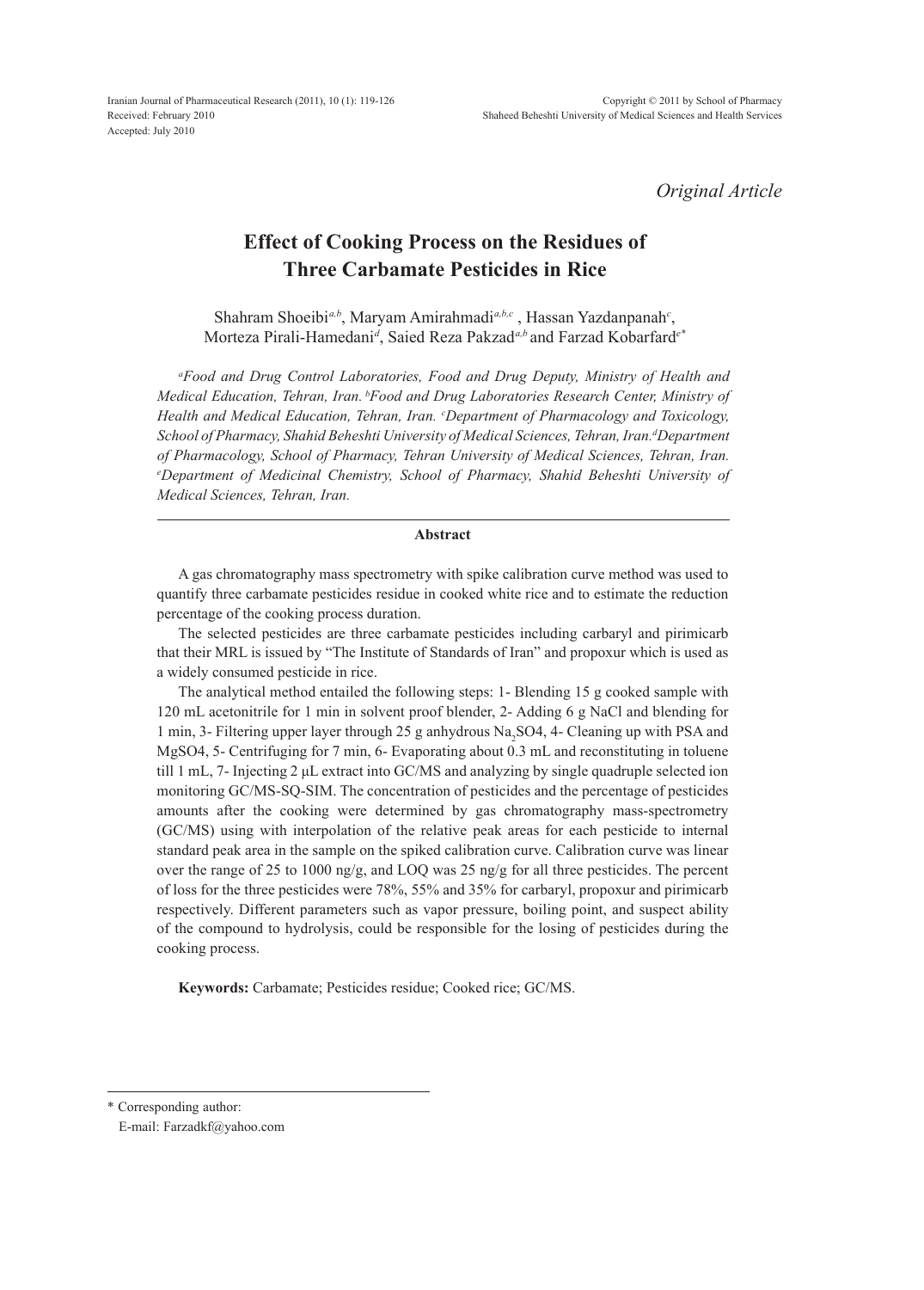#### **Introduction**

The usage of pesticides has increased during the recent years. Although applying the pesticides in rice has increased grain production, their use has raised serious concern. Beside the high cost of the pesticides, the use of pesticides may contaminate the products, as well as posing a serious danger to human health (1).

Carbamates, or urethanes, are a group of organic compounds sharing a common functional group with the general structure R1-O-(CO)- NR2-R3. Carbamates are esters of carbamic acid, which are unstable compounds because of the liability of the H-groups, leading upon exposure to water to rearrangements that lead to the decomposition to ammonium bicarbonate.

A group of insecticides also contains the carbamate functional group, including aldicarb, carbofuran, pirimicarb, propoxur, carbaryl (Sevin), ethienocarb, and fenobucarb. These insecticides can cause cholinesterase inhibition poisoning by reversibly inactivating the enzyme acetyl cholinesterase and cause a cholinergic poisoning (2).

The presence of harmful pesticide residues in food has caused a great concern among the consumers. Therefore, it is important to develop some pragmatic procedures to increase the food safety along with the reduction in consumption of pesticide residue (3).

Food processing treatments include baking, bread making, dairy product manufacture, drying, thermal processing, fermentation, freezing, infusion, juicing, malting, milling, parboiling, peeling, peeling and cooking, storage, storage and milling, washing, washing and cooking, washing and drying, washing and peeling, washing peeling and juicing, and wine making (4).

Literature demonstrates that in most cases processing leads to large reductions in residue levels of pesticides in the prepared food, particularly through washing, peeling and cooking operations (5- 9).

The effect of food processing on pesticide residues in rice has been the focus of a few recently published articles. A report by Lee *et al.*, it showed that washing the rice grains with water, removes approximately 60% of the chlorpyrifos residues from fortified rice samples (10). In another study, Fukuhara *et al.* showed that an initial level of 19 ppm permethrin in rice was removed completely by washing with water (11). The elimination of pesticide residues from the boiled extract could be due to decomposition by the effect of heat, the stronger adsorption of pesticide onto plant tissues and/or the poor solubility of pesticides in water (12).

The persistence of trifluralin, chlorpyrifos, decamethrin, cypermethrin and dichlorvos in rice and beans after cooking in a commercial microwave oven was evaluated by Castro *et al*. The results showed that 92% to 99% of the pesticides were eliminated (13).

The effect of boiling and cooking on reducting some organophosphorus pesticides in rice was evaluated by Holand p t, at *et al.* (14). The fate of Malathion and chlorpyrifos after boiling in rice has been the focus by Cogburn *et al*. in 1990 (15). Investigating about the effect of cooking process on the pesticides residue has also been the subject of studies by Satoh and Saka (16, 17).

The effect of processing on pesticide residues in food is an area where the available information should be consolidated and the missing information needs to be obtained through further research. More than 90% of the world's rice is cultured and consumed in asia (1). Rice is a staple food for more than 60% of the world's population. In Iranian food basket, the consumption of rice in Tehran is 110 g per capita/day (Personal Communication).

In this study, we evaluated the effect of cooking on reducing the amount of three carbamates residue *i.e.* carbaryl, pirimicarb and propoxur pesticides residues in white rice (Figure 1).

The Iranian traditional method for rice cooking was used, in which a mixture of 15 g of white rice and 45 mL of boiling water was placed in a 100 mL pyrex container. In order to evaluate the percentage of pesticide's reduction, this processing was applied on spiked rice samples.

The percentage of reduction in pesticides concentration after cooking were determined by gas chromatography mass-spectrometry (GC/ MS) using interpolation of the relative peak areas for each pesticide to internal standard peak area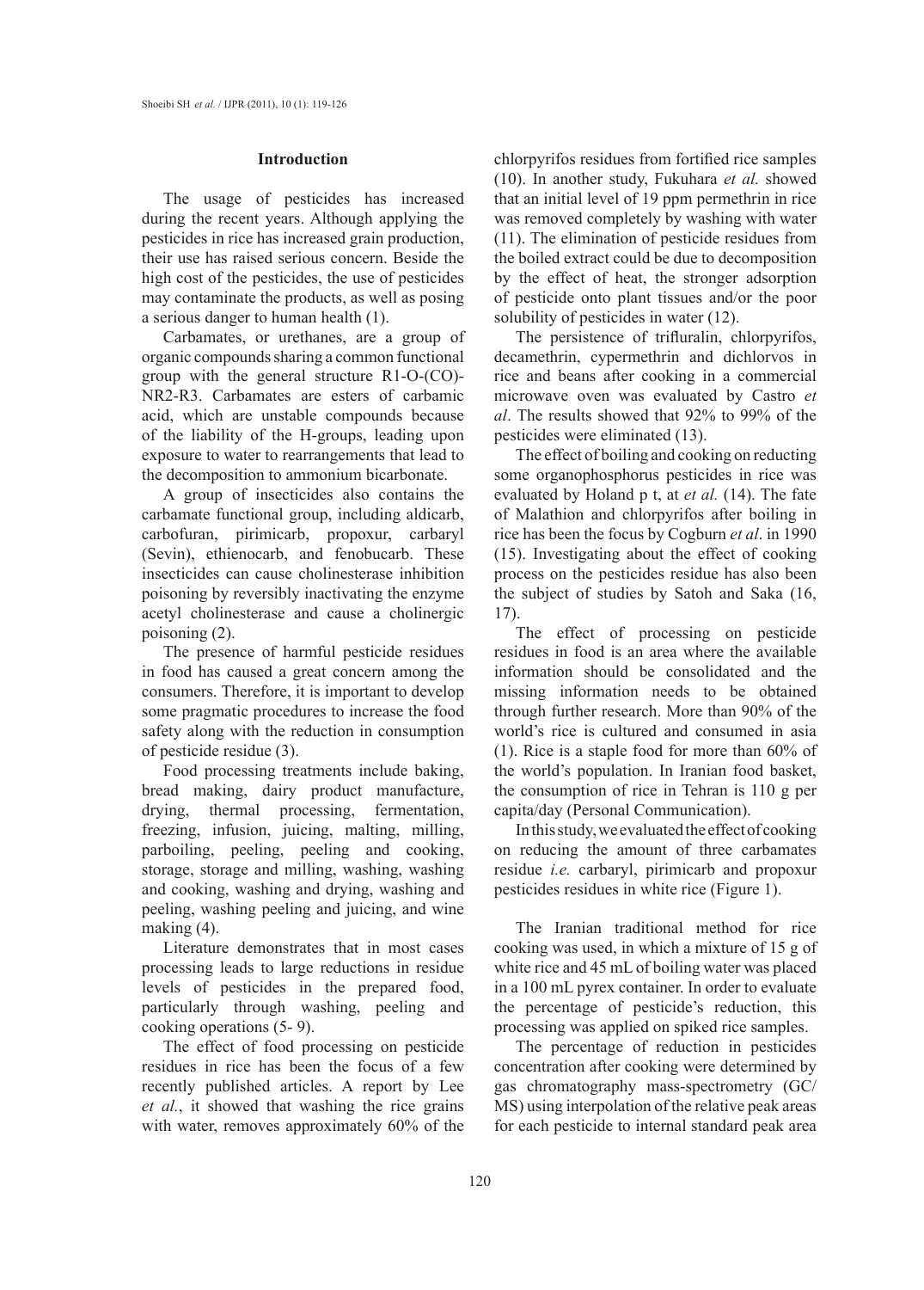

#### **Figure 1. Chemical sctructures of Carbaryl, Pirimicarb and Propoxur.**

in the sample on the spiked calibration curve.

The list of selected pesticides along with some of their physico-chemical properties are standard solution of pesticides was pre presented in Table 1.

## **Experimental**

#### *Chemicals*

All carbamate standards were purchased from Dr. Ehrenstorfer Co. (Augsburg, Germany). All organic solvents, intended for extraction, were at least LC grade and purchased from Merck (Darmstadt, Germany). Bulk quantities of anhydrous Na<sub>2</sub>SO4 and NaCl, were obtained from Merck (Darmstadt, Germany). Anhydrous MgSO4 , was obtained from SIGMA-Aldich CO. (SIGMA-Aldich, Japan), The MgSO4 was baked for 5 h at 500º C in a furnace to remove phthalates and residual water. Primary secondary amine (PSA) was purchased from Supelco (Supelco, USA).

## *GC–SQ/MS*

An Agilent Technologies 6890N Network GC System chromatographs (Wilmington, USA) with a SQ detector and equipped with an Agilent 7683B autosampler (Agilent technologies, USA) was used. A HP-5 capillary column (film thickness: 30 m  $\times$  0.25 mm I.D., 0.1  $\mu$ m) was used for separation.

#### *Calibration standards*

Individual stock standard solutions (1 mg/mL) were prepared in ethyl acetate and stored in the

dark at -20°C. They were kept for 1 h at room The Iranian traditional method for the Iranian traditional method is the Iranian traditional method for rice cooking stock and the Iranian traditional method for rice cooking the Iranian traditional method is the Iranian o standard solution of pesticides was prepared in 15 μg/mL ethyl acetate. Spiked calibration standards at 6 levels of 25, 50, 100, 250, 500 and 1000 ng/mL were prepared by adding 25 μL, 50 μL, 100 μL, 250 μL, 500 μL and 1000 μL of mixed standard stock solution respectively to 15 g of cooked blank rice samples in each case.

> A stock solution of triphenylmethane (TPM) in ethyl acetate at concentration of 1 mg/mL was used as internal standard. An aliquot of 10 μL of TPM solution in ethyl acetate (1000 mg/L) was added to the spiked rice sample as internal standard. The samples so obtained were treated as described in sample preparation.

#### *Rice cooking*

The iranian traditional method for rice cooking (Kateh) was used, in which a mixture of 15 g of white rice and 45 mL of distilled water was placed in a 100 mL Pyrex container. The mixture was heated for 20 min with hotplate and kept warm for another 45 min in order to complete the cooking process. The whole process was divided into three stages: 1) Five min from the start of heating to the start of boiling of the mixture; 2) Fifteen min from the start of boiling to the start of steam coming out of the rice cooker; 3) Forty five min from the start of steam coming out of the rice cooker to the end of cooking. A thermometer was applied for measuring the variation in temperature (100-105ºC) at the sampling locations during the rice cooking process.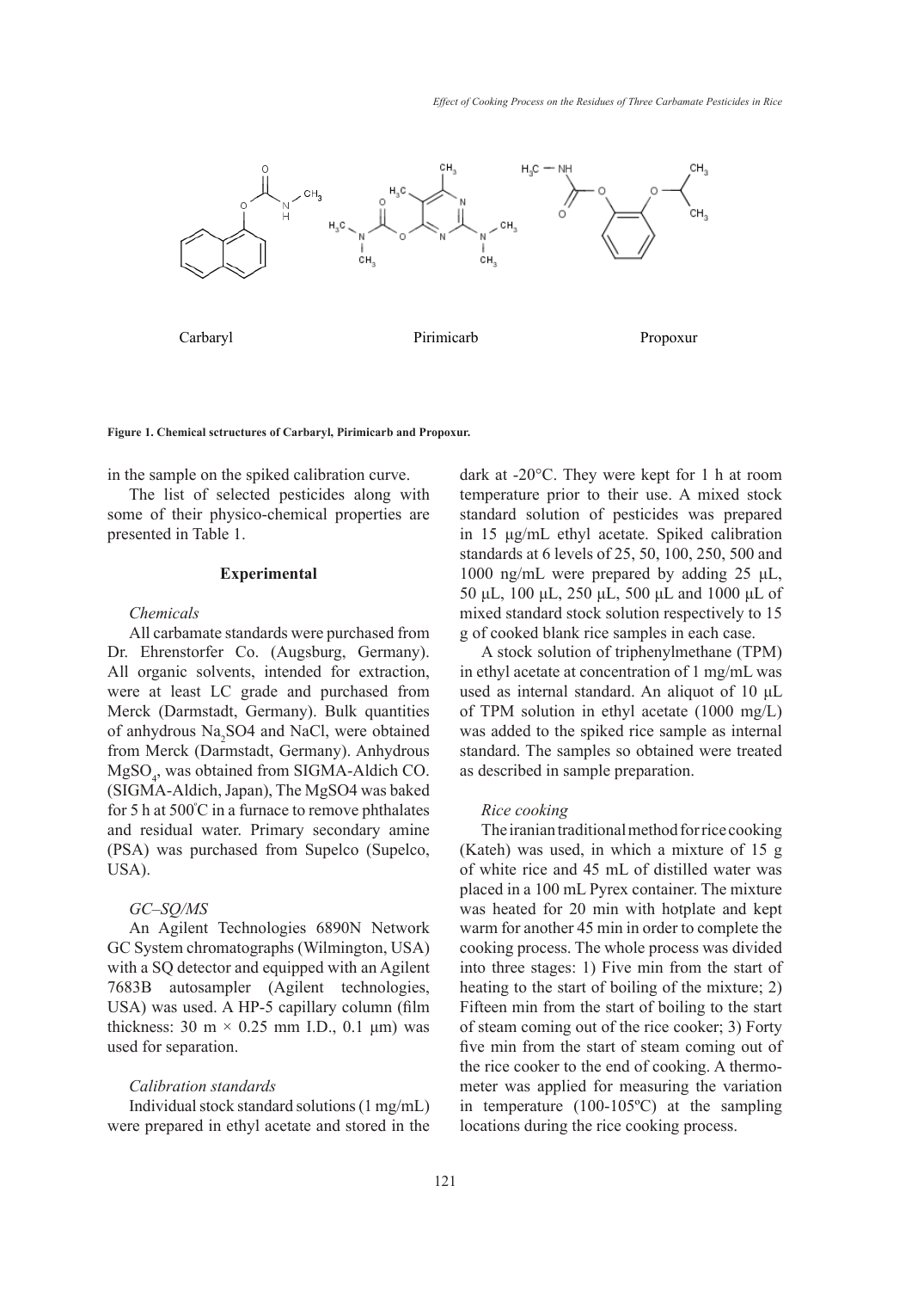| Compound   | M.F        | M.W.    | $V.P.$ (mmHg) | W.S. $(mg/L)$ | M.P. $(^{\circ}C)$ |
|------------|------------|---------|---------------|---------------|--------------------|
| Carbaryl   | C12H11NO2  | 201.224 | 1.36E-06      | 110           | 145                |
| Pirimicarb | C11N18N4O2 | 238.29  | 7.28E-06      | 2700          | 90.5               |
| Propoxur   | C11H15NO3  | 209.24  | 9.68E-06      | 1860          | 87                 |

**Table 1.** Physico-chemical properties of the selected carbamate pesticides.

#### *Sample preparation*

Two sets of samples were considered to evaluate the effect of cooking on pesticides residues. For the first set, both pesticides and internal standard were added to the rice after cooking. The second set was spiked with the pesticides prior to the cooking process and the internal standard was added after cooking. The first set was used to construct the calibration curve and validation of method. The second set was used to evaluate the effect of cooking process on pesticides residues.

In all cases, pesticides and/or internal standard solutions were added after cooling the cooked rice at room temperature  $(25^{\circ}C)$ in order to avoid any possible decomposition of pesticides and internal standard. The spiked samples were left at ambient temperature in dark for 1.5 h. A volume of 120 mL acetonitrile was added to the mixture and then the mixture was blended. The mixture was blended at high speed for 1 min. Six grams of NaCl was added to the mixture, and blending was continued for another 60 sec. The supernatant was filtered through 25 g of  $\text{Na}_2\text{SO}_4$  in a 250 mL container and the filtrate was evaporated by the rotary evaporator to 10 mL. The extract was transferred to a 50 mL falcon tube including 6 g  $MgSO<sub>4</sub>$ and 300 mg PSA, and the residue in container was rinsed with 15 mL acetonitrile and added to the centrifuge tube. After shaking for 1 min and centrifugation for 7 min at 3000 rpm, the filtrate evaporated to 5 mL. The extract was transferred to a 15 mL falcon tube containing 2 g  $MgSO<sub>4</sub>$ and 200 mg PSA (primary secondary amine (PSA) whichis one of the most powerful solidphase extraction adsorbent for clean-up of food matrices and multi pesticide residue analysis. After shaking for 1 min and centrifugation for 7 min at 503 g, the filtrate was evaporated to 0.3 mL. The residue was reconstituted by toluene to obtain 1 mL solution and 2 μL of the solution was injected into gas chromatograph.

#### *Recovery*

For recovery determination, spiked cooked blank rice samples at concentration levels of 25, 50 and 500 ng/g were prepared in triplicates and then treated according to the procedure described in sample preparation. The recoveries were calculated using the spiked calibration curves.

## *Evaluation of pesticide's reduction*

The percentage of reduction after cooking was determined based on determination of recovery from triplicate spiked rice raw samples at levels 25, 100 and 500 ng/g of each pesticides before cooking and then after cooking according to rice cooking and treatment according to the procedure described in sample preparation.

## *GC-SQ–MS analysis*

The GC-SQ-MS was employed with helium as the carrier gas at a constant flow rate of 1 mL/min. The oven temperature started at 75°C and remained at this temperature for 3 min increasing to 120°C in a ramp rate of 25°C/min and then increased to 300°C at 5 °C/min ramp, holding at 300°C for 11 min. The injection port was adjusted at 250°C and the splitless mode was used.

After acquisition of the total ion chromatogram for the mixed stock standard solutions in scan mode, peaks were identified by their retention time and mass spectra. The identification was confirmed by comparing the relative abundances for three ions (one quantifier and two qualifiers) of the experimental standards to the known relative abundances of the Pest Library reference spectra. The most abundant ion that showed no evidence of chromatographic interference and had the highest signal-to-noise ratio was taken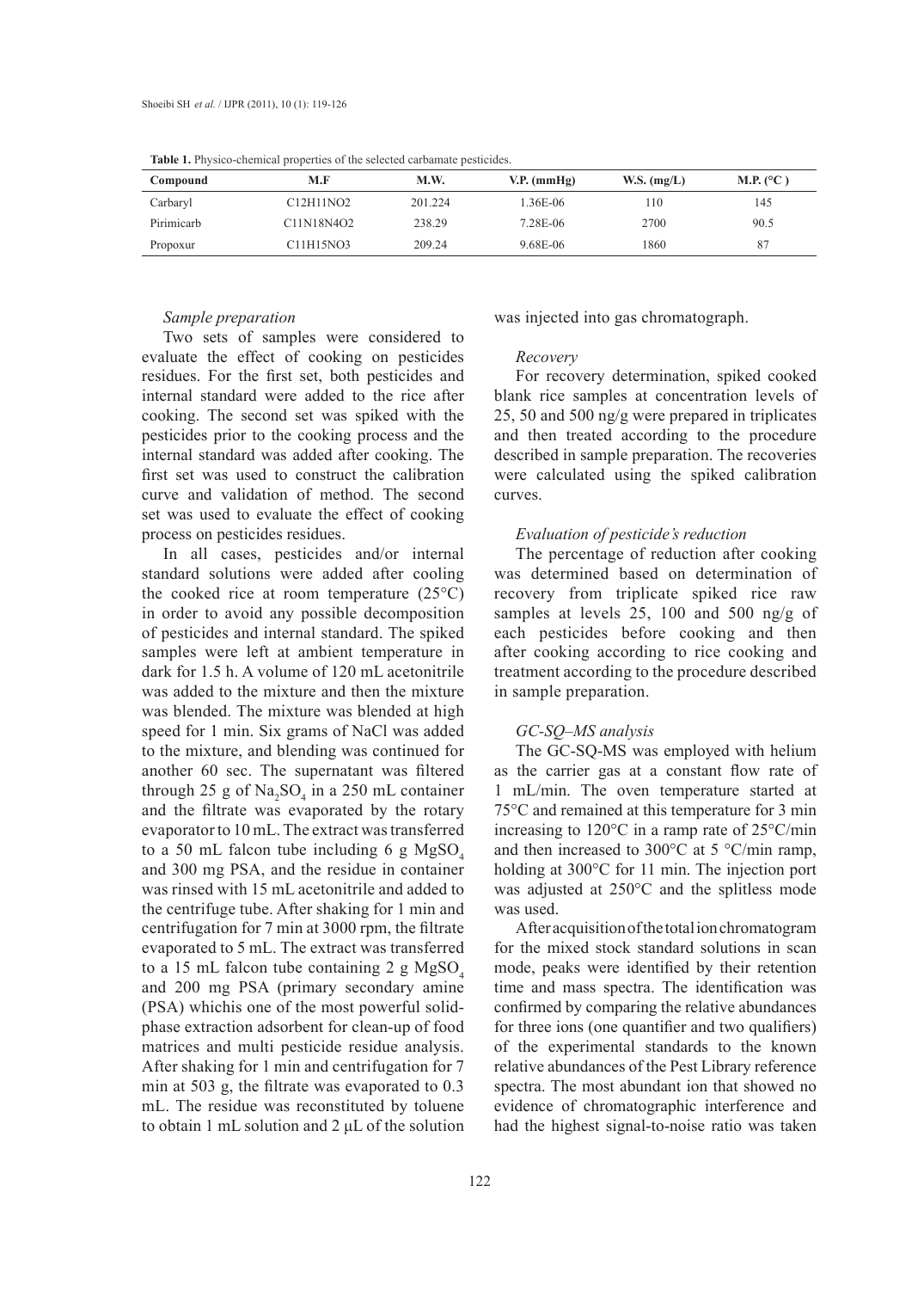

pirimicab, Rt = 26.45) and internal standard ( TPM, Rt = 29.85 ). **Figure 2.** A representative chromatogram obtained for the three pesticides (propoxur, Rt = 10.91, 21.14; Carbaryl, Rt =18.72;

for quantification purposes.  $\mathcal{L}_{\mathcal{L}}$  =  $\mathcal{L}_{\mathcal{L}}$ ; pirimically and internal standard (  $\mathcal{L}_{\mathcal{L}}$ 

## *Quantitation*

The concentrations of pesticides were determined by interpolation of the relative peak areas for each pesticide to internal standard peak area in the sample on the spiked calibration curve. In order to compensate for losses during sample processing and instrumental analysis, internal standard (TPM) was used.

## **Results and Discussion**

#### *Gas chromatographic determination*

Analysis was performed in the SIM mode based on the use of one target and two qualifier ions. Pesticides were identified according to their retention times, target and qualifier ions. The quantitation was based on the peak area ratio of the targets to that of internal standard. Table 2 summarizes pesticides studied with their target and qualifier ions used in the SIM mode in this study.

Calibration curves were constructed for each compound using six different concentration levels. For identification of pesticides, the retention time and three ions (one for quantitation and two for identification) were used. A GC–SQ– MS chromatogram of 3 pesticides and internal standard (TPM) analyzed in cooked spiked rice is shown in Figure 2.

#### *Method validation*

## *Linearity of the standards in spiked calibration curves*

The three pesticides showed linearity in the SIM mode. Linear spiked calibration curves for all the carbamate pesticides were obtained with correlation factors > 0.999. The spiked calibration curve for pirimicarb in rice sample is shown in Figure 3 as a representative.

## *Limitation of quantification*

Limits of quantification (LOQs) of the proposed method were calculated by considering a value 10 times more than that of background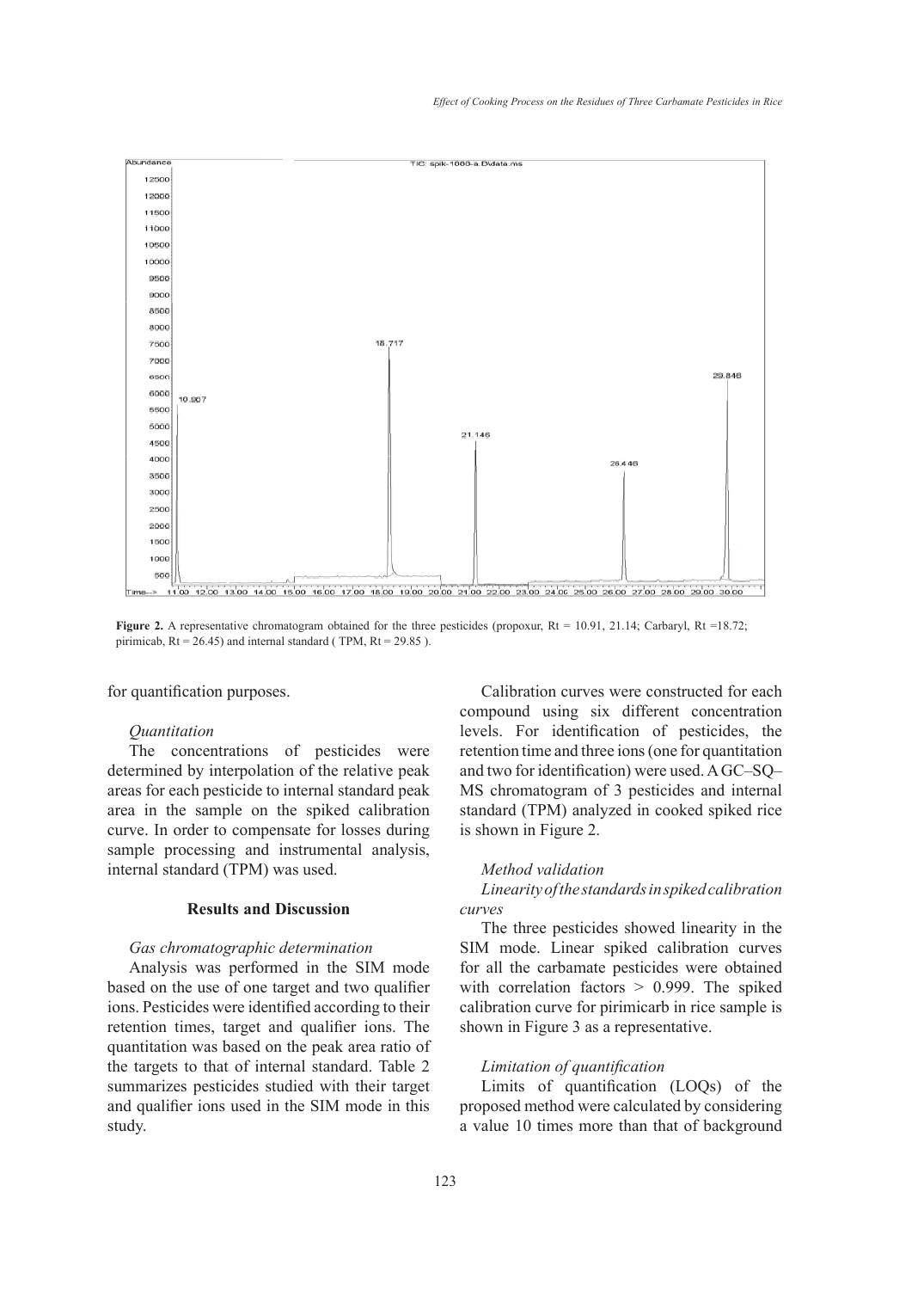| No. | Compound   | <b>Retention time</b> | Diagnostic ions    | Quantification |
|-----|------------|-----------------------|--------------------|----------------|
|     | Propoxur   | 10.91, 21.13          | 152.21, 110.1, 209 | 152.1          |
|     | Carbaryl   | 18.83                 | 144, 115.1, 125.9  | 144            |
|     | Pirimicarb | 26337                 | 238.2, 166.1, 138  | 166.1          |
| 4   | TPM (Istd) | 29.77                 | 244, 165           | 244,165        |

**Table 2.** The retention times, diagnostic ions and the selected quantification ion for the target pesticides and the internal standard.

noise. The LOQs for all the three pesticides in this method were calculated as 25 ppb.

#### *Recovery*

Table 3 presents the recovery and repeatability for the three concentration levels. The recovery of pesticides at these three levels was in the range of 89.47-100.24%. In terms of repeatability, the vast majority of pesticides gave RSD < 10% with  $n = 3$  at each spiking level. The recoveries and repeatabilities are in accordance with the criteria set by SANCO Guideline (Commission of the European Communities, 2006).

# *The reduction of pesticides after cooking Lineary of the system curves*

The results of percentage of reduction for each carbamate after the boiling process is presented in table 4.

Figure 4 shows an overlaid chromatogram of carbaryl in spiked rice samples before (a) and solubility of pesticides in water  $(12)$ . after (b) cooking.

The carbamates are a family of compounds whose general structures are shown in Figure 5. They are esters of carbamic acid with different substituents. The great success of carbamates in agricultural applications has led to a continued increase in the use of these pesticides, but their acute toxicity is of great concern and calls for their accurate determination in food stuff (18).

Food is the basic necessity of life and food contaminated with toxic pesticides is associated with severe effects on the human health. It is therefore of significance to develop simple, cost effective methods to enhance food safety and prevent the possible harms caused by pesticides. *Linearity of the standards in spiked calibration curves Linearity of the standards in spiked calibration curves* 

he results of percentage of reduction for each The disappearance of pesticide residues from Frequencies of percentage of reduction for each three usappearance of pesticide residues from mate after the boiling process is presented boiling extract could be due to the decomposition in table 4. The carba material with correlation by the effect of heat, the stronger adsorption in table 4. Figure 4 shows an overlaid chromatogram of of pesticide onto plant tissues and/or the poor in Figure 4 shows an overlaid chromatogram of solubility of pesticides in water (12). Processes involving heating, can increase volatilization,



**Figure 3.** Spiked calibration curve for pirimicarb in cooked rice. **Figure 3.** Spiked calibration curve for pirimicarb in cooked rice.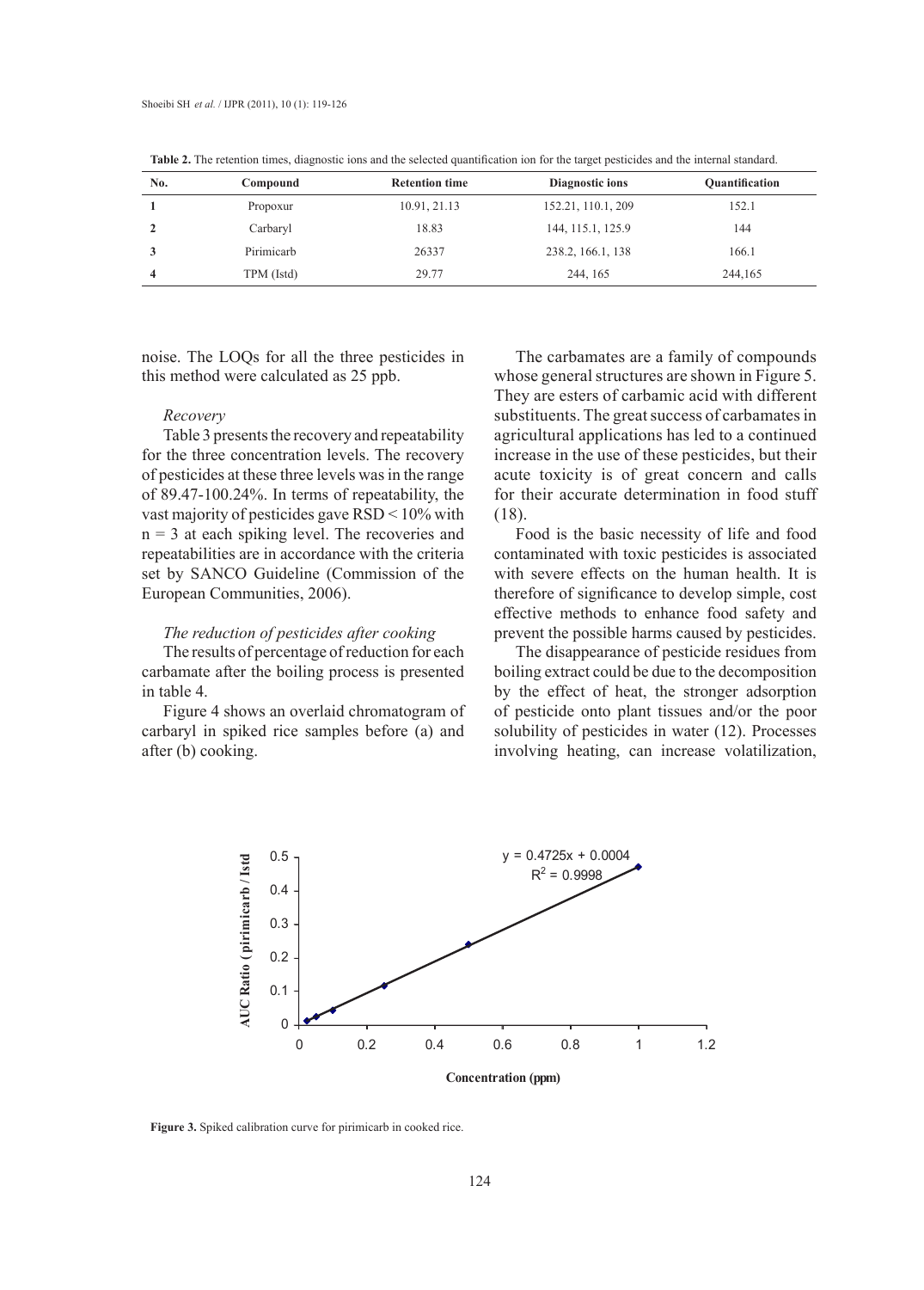**Table 3.** Average recoveries (%) and range of relative standard deviations (%) obtained by GC-MS analysis of rice at 3 spiking levels ( $n = 3$ ) in rice samples.

| Compound        | Average recovery $(\% )$<br>$(n=9)$ | $RSDr$ $\left(\frac{9}{6}\right)$<br>$(n=3)$ |  |
|-----------------|-------------------------------------|----------------------------------------------|--|
| <b>Propoxur</b> | 100.24                              | $4.01 - 14.01$                               |  |
| Carbaryl        | 101.66                              | $7.18 - 10.99$                               |  |
| Pirimicarh      | 89 47                               | $4.26 - 10.22$                               |  |
|                 |                                     |                                              |  |

hydrolysis or the other chemical degradation and thus reduce the residue levels (14).

In this study, we evaluated the effect of boiling on the reduction of three carbamate pesticide residues in rice. The selected pesticides, including those for which MRL is issued by The Institute of Standards of Iran (19), include carbaryl and pirimicarb. The other pesticide is propoxur as widely consumed pesticide in rice.

The results of this study show that the cooking process decreases the amount of the three mentioned carbamates. Carbaryl showed the highest reduction after cooking (78.47% in average) while pirimicarb showed the lowest reduction (34.5% in average). No strong correlation was found between a single physicochemical property of each of the three pesticides and the percentage of their reduction after the cooking. Since several parameters including rate of hydrolysis, volatility (vapor pressure), water solubility and molecular weight could affect the amount of reduction after cooking, no decisive conclusion could be drawn about the extent that each parameter contributes to the total loss of pesticides residue after cooking. Investigating the effect of cooking process on the amount of reduction for a larger group of carbamates could help to find out more about mechanisms involved in this process.

## **Conclusion**

An accurate method was developed to determine residues of the three carbamate insecticide in cooked rice, a main food in the Iranian food basket. The method which consists of a simple sample preparation and GC– SQ-MS-SIM analysis showed a high sensitivity and confirmatory power necessary for the determination of pesticide residues at MRL levels in rice set by The Institute of standards and industrial research of Iran (ISIRI).

The results of present study proves that the traditional Iranian rice cooking which involves long boiling time, significantly reduces the amount of carbamate residues. From the safety



**Figure 4.** The overlaid chromatogram ;(a) Blank rice which is spiked with carbaryl (100 ppb) after the spiked with carbaryl (100 ppb) before the cooking.**Figure 4.** The overlaid chromatogram :(a) Blank rice which is spiked with carbaryl (100 ppb) after the cooking; (b) Blank rice which is